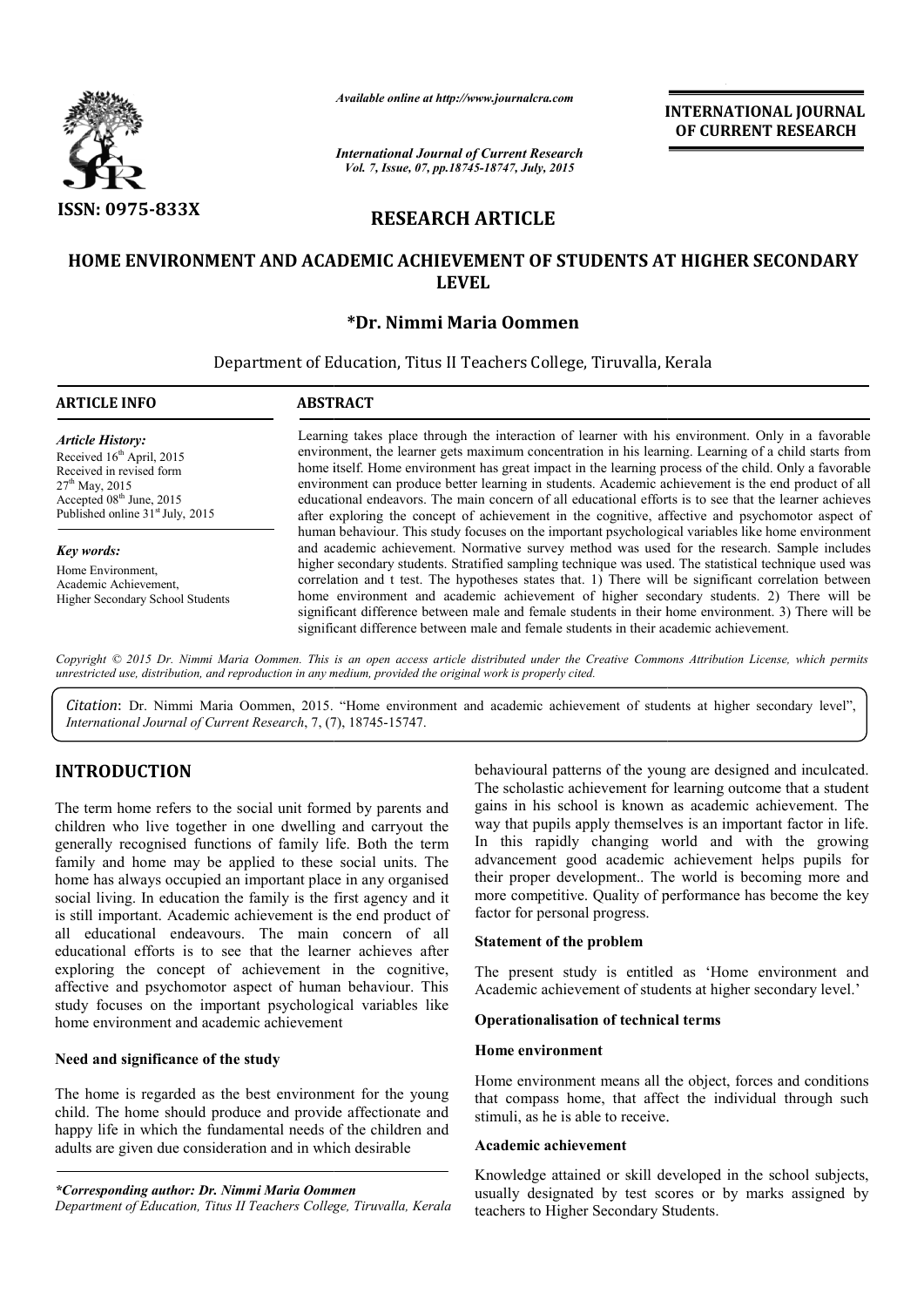The XI and XII standard students come under higher secondary education.

#### Objectives of the study

- To find out whether there is any relationship between home environment and academic achievement of higher secondary students.
- To find out whether there exist any difference between male and female students in their home environment.
- To find out whether there exist any difference between male and female students in their Academic achievement.

#### Hypotheses of the study

- 1. There will be significant correlation between home environment and Academic achievement of higher secondary students.
- 2. There will be significant difference between male and female students in their home environment.
- 3. There will be significant difference between male and female students in their Academic achievement.

#### Methodology in brief

Methodology is the procedure or technique adopted in research and it occupies a very important place in any type of research.

#### Method chosen for the study

The investigator selected the normative survey method for the present study.

#### Population

The population of the study consisted of higher secondary school students of Kerala (Standard XI and XII).

#### Sample

The data for the study have been derived from a representative sample size of 300 higher secondary students drawn from 5 schools of Pathanamthitta, Kottayam and Alleppey districts. The sample was obtained from standard XI and XII pupils by using stratified sampling procedure.

#### Measuring Tools

The following were the tools used for collecting data relevant for the present study:

1. Home Environment Inventory (Rekha and George, 2009)

#### Statistical Techniques Employed

The statistical techniques used in the present study were:

#### 1. t-test

2. Pearson's Product moment method of correlation

#### Scope of the study

By assessing home environment and of students, teachers can improve the teaching methods by making teaching learning process enjoyable general, it may be said that the teacher should identify children with low academic achievement, poor home environment and poor self concept, and then should try to find what create such difficulties. This can be possible only through a personal attachment of the teachers to their students. The present study helps the teachers, students as well as educational experts who engage in teaching.

# RESULTS AND DISCUSSION

#### Measures of relationship between the variables

The correlation between the variables home environment and academic achievement among higher secondary school students was 0.4 which was significant statistically. This value indicates that there was significant correlation between the two variables.

#### Table 1. Correlation coefficient (r) between home environment and academic achievement

| Variables Correlated |      |       |       |  |
|----------------------|------|-------|-------|--|
| Home environment     | 300. | 77 37 | 11 48 |  |
| Academic achievement | 300. | 55.71 | 18 36 |  |

#### Test of Tenability of Hypothesis 1

The hypothesis1 entitled "There will be significant correlation between home environment and academic achievement among higher secondary school students" was accepted.

#### Test of significance of difference between means (t test)

#### Comparison of Male and Female Students in their Home Environment

The comparison of male and female students under study was done by selecting 154 males and 146 females for the variable home environment.

#### Table 2. Data and results of significance of difference between Means of scores of male and female students in their home environment

| Category                                               | N   | Mean  | Standard<br>deviation |         | Level of<br>significance |  |  |  |
|--------------------------------------------------------|-----|-------|-----------------------|---------|--------------------------|--|--|--|
| Male                                                   | 154 | 79.62 | 12.95                 | $2.10*$ |                          |  |  |  |
| Female                                                 | 146 | 76.06 | 13.07                 |         | 0.05                     |  |  |  |
| Note: * indicates that t is significant at 0.05 level. |     |       |                       |         |                          |  |  |  |

The data and results given in Table 2 indicate that there was significant difference between male and female students in their home environment as noted by the t of 2.10. The t was found to be significant at 0.05 level. It was evident that male students are more superior to female students. Since the former group obtained a mean value of 79.62 and later obtained a mean value of 76.06.

#### Test of Tenability of Hypothesis 2

The hypothesis 2 entitled "There will be significant difference between male and female students in their home environment" was accepted.